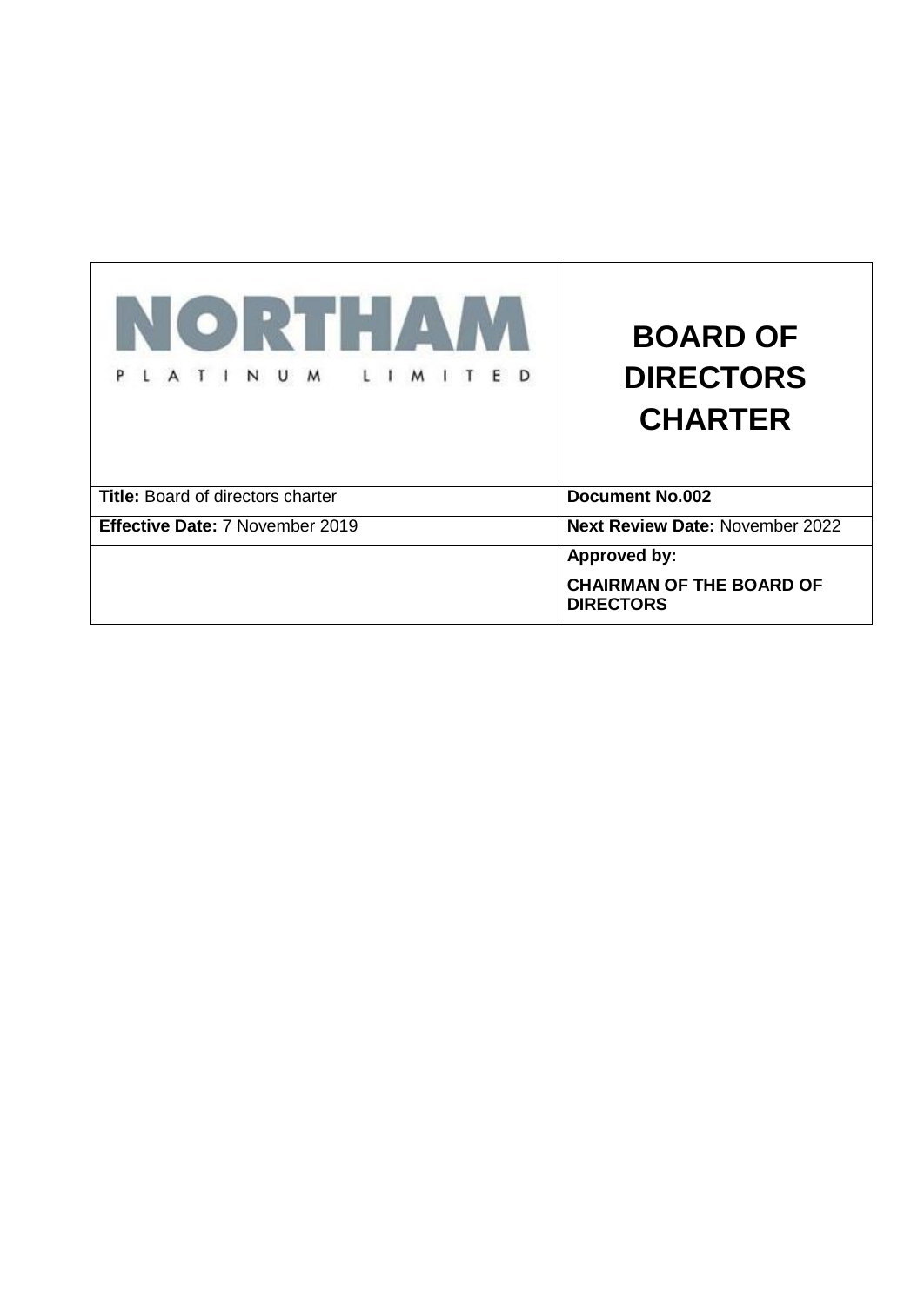# **TABLE OF CONTENTS**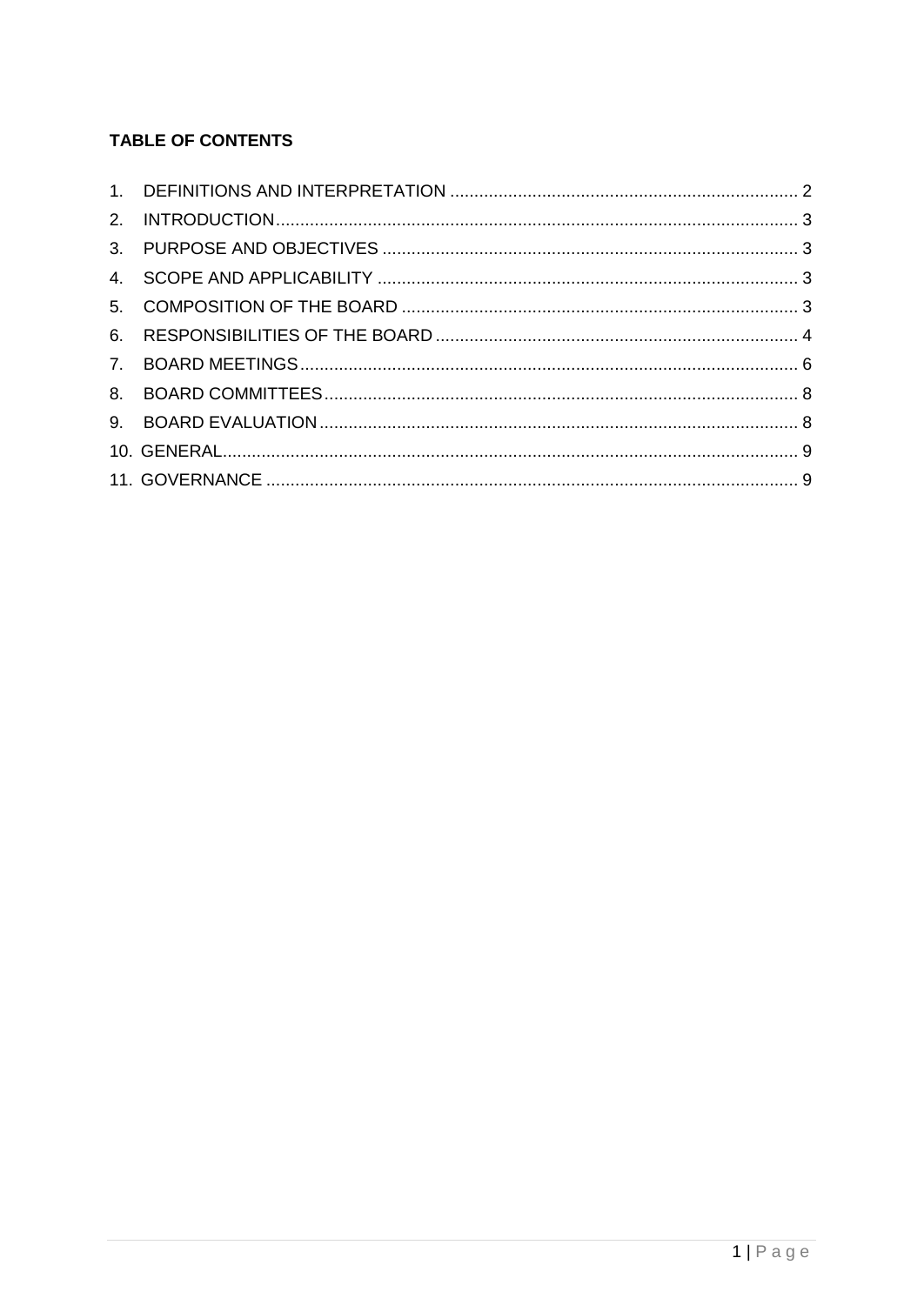## **1. DEFINITIONS AND INTERPRETATION**

| <b>Term</b>                           | <b>Meaning</b>                                                                                                                                                                                                                                                                                                             |
|---------------------------------------|----------------------------------------------------------------------------------------------------------------------------------------------------------------------------------------------------------------------------------------------------------------------------------------------------------------------------|
| "agm"                                 | Annual General Meeting, being a yearly meeting of the shareholders of<br>Northam, especially for holding elections and reporting on the year's events.                                                                                                                                                                     |
| "annual integrated<br>report"         | A concise communication about how an organisation's strategy, governance,<br>performance and prospects lead to the creation of value over the short, medium<br>and long term.                                                                                                                                              |
| "board"                               | The board of directors of Northam Platinum Limited.                                                                                                                                                                                                                                                                        |
| "board charter" or<br>"charter"       | The board of directors charter herein governing the role and responsibilities of<br>the board.                                                                                                                                                                                                                             |
| "business days"                       | Every official workday of the week.                                                                                                                                                                                                                                                                                        |
| "Chief Executive<br>Officer" or "CEO" | A Chief Executive Officer is the highest-ranking executive in a company. This<br>director's primary responsibilities include making major corporate decisions,<br>managing the overall operations and resources of a company, and acting as<br>the main point of communication between the board and corporate operations. |
| "Chief Financial<br>Officer" or "CFO" | A Chief Financial Officer is an executive director primarily responsible for<br>managing the financial risks of a company. This director is also responsible for<br>financial planning and record keeping, as well as financial reporting to the<br>board.                                                                 |
| "code of ethics"                      | Northam code of ethics outlining the mission and values of the company, how<br>employees can seek advice, the ethical principles based on the company's<br>core values and the standards to which employees are held.                                                                                                      |
| "combined<br>assurance model"         | Ensuring that a co-ordinated (combined) approach is applied in receiving<br>assurance on whether key risks are being managed appropriately within an<br>organisation.                                                                                                                                                      |
| "Companies Act"                       | Companies Act No 71 of 2008, as amended.                                                                                                                                                                                                                                                                                   |
| "group"                               | Northam Platinum Limited and all its subsidiaries.                                                                                                                                                                                                                                                                         |
| "JSE"                                 | JSE Limited stock exchange.                                                                                                                                                                                                                                                                                                |
| 'King IV"                             | King IV Code on Corporate Governance of South Africa, 2016.                                                                                                                                                                                                                                                                |
| "memorandum"                          | Northam Platinum Limited memorandum of incorporation.                                                                                                                                                                                                                                                                      |
| "nomination<br>committee"             | The nomination committee considers succession planning, reviews the<br>structure, size and composition of the board, the appointment of members to<br>board committees and also makes recommendations to the board as<br>appropriate.                                                                                      |
| "non-executive<br>director"           | A member of the board of directors who is not part of the executive team.<br>A non-executive director typically does not engage in the day-to-day<br>management of the organization, but is involved in policy making and planning<br>exercises.                                                                           |
| "Northam" or the<br>"company"         | Northam Platinum Limited.                                                                                                                                                                                                                                                                                                  |
| "responsible<br>corporate citizen"    | Corporate citizenship involves the social responsibility of businesses and the<br>extent to which they meet legal, ethical and economic responsibilities, as<br>established by shareholders.                                                                                                                               |
| "shareholder"                         | An owner of shares in Northam Platinum Limited.                                                                                                                                                                                                                                                                            |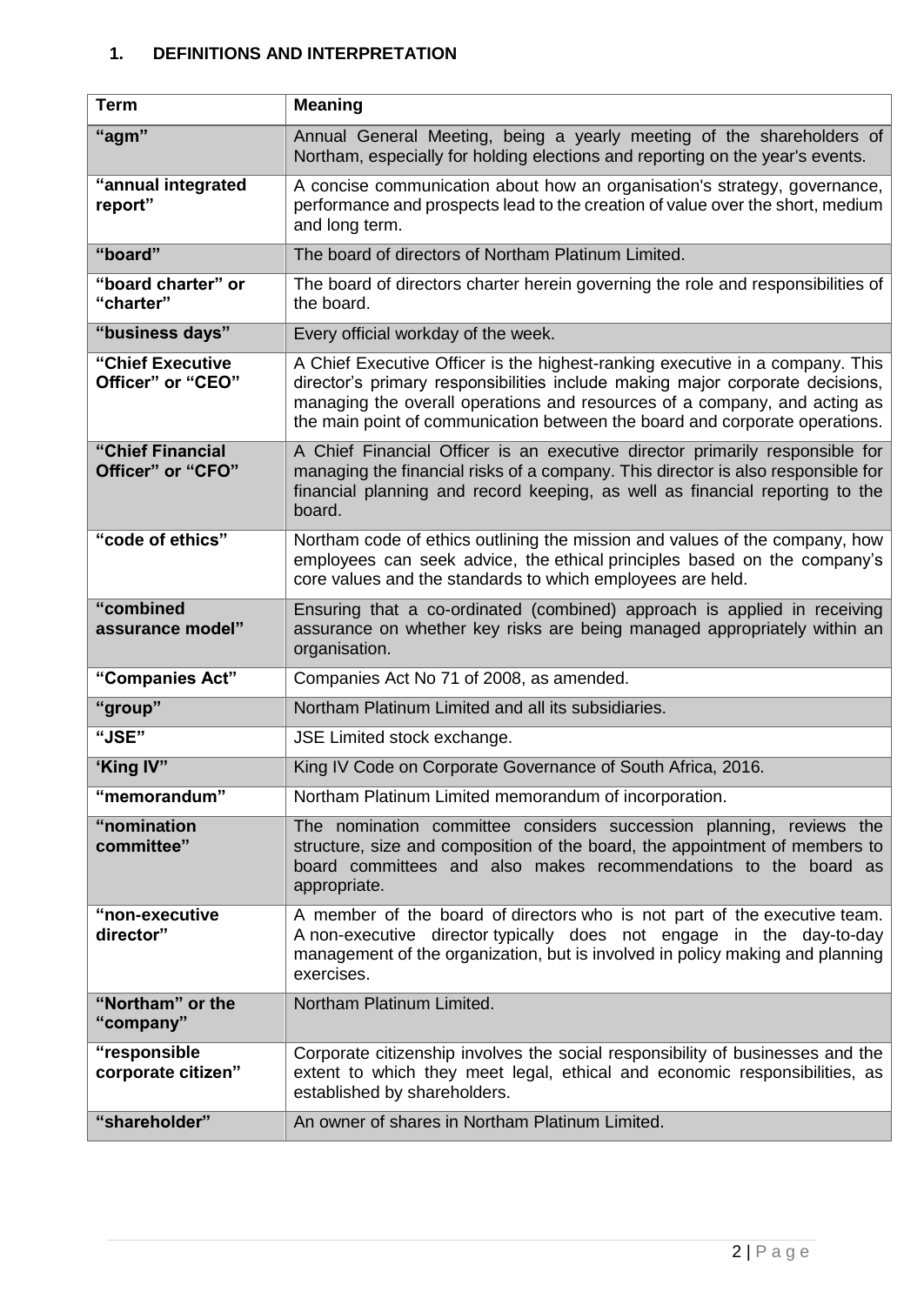## **2. INTRODUCTION**

- 2.1. The company and its subsidiaries aim to be good corporate citizens and are committed to upholding good corporate governance in all business transactions in respect of its shareholders and relevant stakeholders.
- 2.2. All board members are expected to act in a professional manner, thereby upholding the core values of integrity and enterprise with due regard to their fiduciary duties and responsibilities and in accordance with the company's code of ethics and the Companies Act.
- 2.3. This charter is subject to the provisions of the Companies Act, the memorandum and any other applicable law or regulatory provision. Its intention is to set out the general objectives, roles and responsibilities of the board. Where the charter transgresses legislation and/or rules of the Act, that legislation and/or regulation takes precedence over these terms of reference.

## **3. PURPOSE AND OBJECTIVES**

- 3.1. The purpose of this charter is to set out the board's role and responsibilities as well as the requirements for its composition and meeting procedures.
- 3.2. The objective of this charter is to ensure that the board's role and responsibilities are incorporated into the key governance and business processes of the company.

### **4. SCOPE AND APPLICABILITY**

This charter is applicable to all Northam Platinum board members.

#### **5. COMPOSITION OF THE BOARD**

- 5.1. The company shall maintain a unitary board which shall be composed of a majority of non-executive directors, the majority of which shall be independent.
- 5.2. The chairperson of the board, who shall be elected by the board annually, shall be a non-executive director and shall preferably be an independent director.
- 5.3. The company shall appoint a lead independent director who shall be elected annually.
- 5.4. The board shall decide on any appointments to the board, assisted by the nomination committee, subject to shareholder approval. The process shall be formal and transparent.
- 5.5. The size of the board shall be sufficient to ensure the presence of a wide range of skills, knowledge, experience and shall be sufficient to address the company's diversity targets.
- 5.6. The position of the CEO and chairperson shall be separate. There shall be at all times a clearly defined division of responsibilities in both offices to ensure a balance of authority and power.
- 5.7. On appointment to the board, non-executive directors shall receive a formal letter of appointment, code of ethics, time commitment, roles and responsibilities, remuneration for holding office and the terms of liability insurance.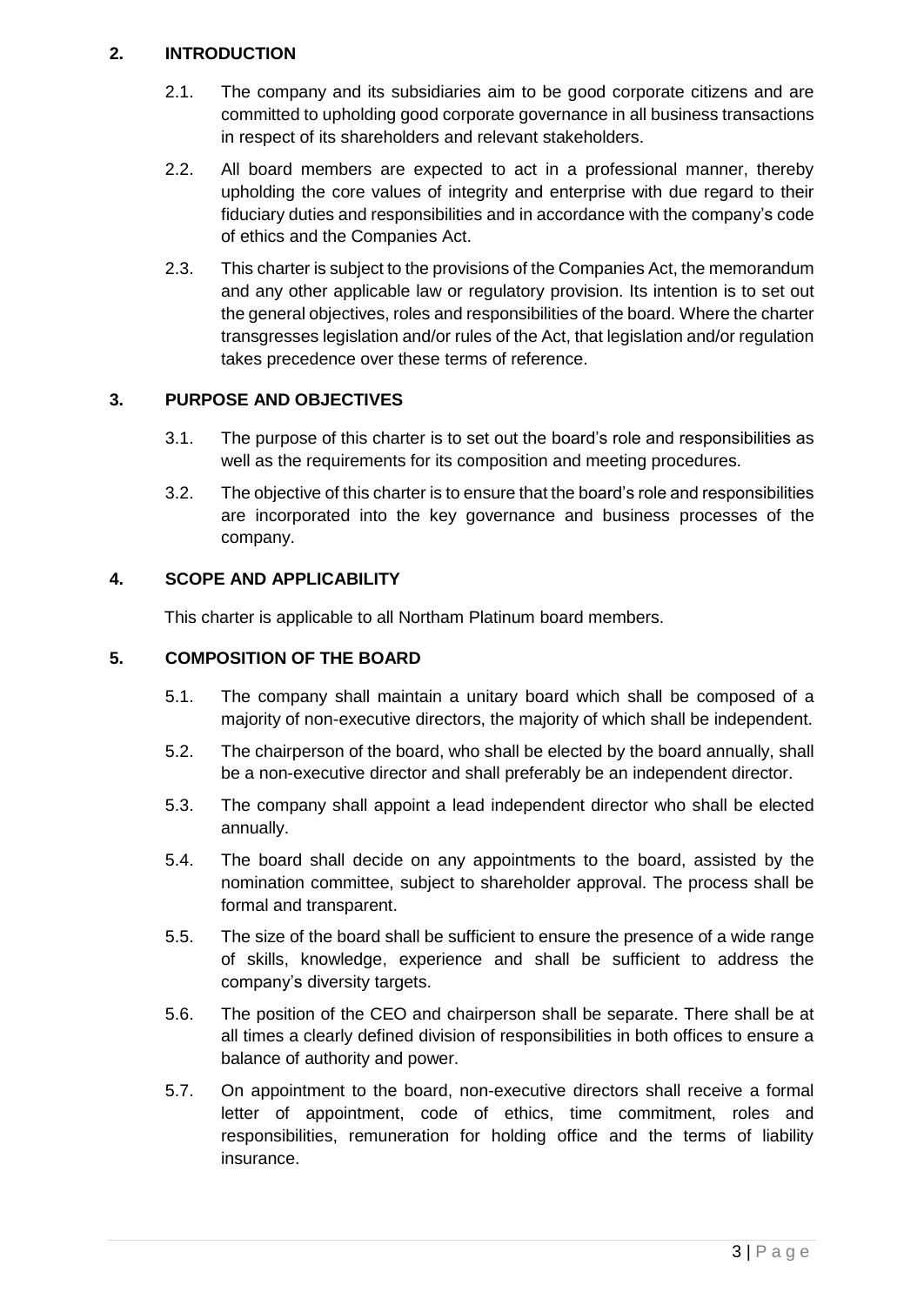- 5.8. The board shall establish an induction program for all newly appointed directors. The induction program will familiarise newly appointed members with the company's operations and executive management.
- 5.9. The board shall be responsible for performance assessments of the chairperson, CEO, non-executive directors, the board as a whole and board committees. The results thereof will be considered for re-appointments of members.
- 5.10. The board shall ensure succession plans are in place for the chairperson of the board, CEO and other members of executive management and officers.
- 5.11. The term of office of directors shall be determined by the memorandum.
- 5.12. One third of the non-executive board members are subject to retirement by rotation and re-election by shareholders in accordance with the company's memorandum or its successor, subject to performance or resignation.
- 5.13. Any board member appointed during the year will only hold office until the next AGM, at which time their appointment must be confirmed by shareholders.
- 5.14. Every year non-executive directors classified as 'independent' shall undergo an evaluation of their independence by the chairperson of the board.
- 5.15. Standards for determining the independence of a director must be in accordance with the JSE listings requirements and recommendations of King IV.
- 5.16. Directors are required to disclose to the board all relevant information which may affect their independence.

#### **6. RESPONSIBILITIES OF THE BOARD**

Directors' responsibilities, rights, obligations and duties are set out in the memorandum, the Companies Act, King IV and common law will apply. The board shall ensure that each director adheres to the duties of a director.

The role and responsibilities of the board shall be to:

- 6.1. Assume ultimate accountability and responsibility for the performance and affairs of the company and in so doing effectively represent and promote the best interests of the company and its stakeholders in a manner that is legal, ethical and sustainable;
- 6.2. Exercise leadership, integrity and judgement in directing the company's affairs to achieve continuing sustainability within the context of transparency and accountability;
- 6.3. Ensure compliance with all relevant legislation, regulations and policies and maintain strict confidentiality of all information pertaining to the business of the company;
- 6.4. Appreciate that strategy, risk, performance and sustainability are inseparable;
- 6.5. Have input into and approve the strategy and budgets developed by management;
- 6.6. Monitor the implementation of approved strategy, policies, business plans and performance and ensuring accountability;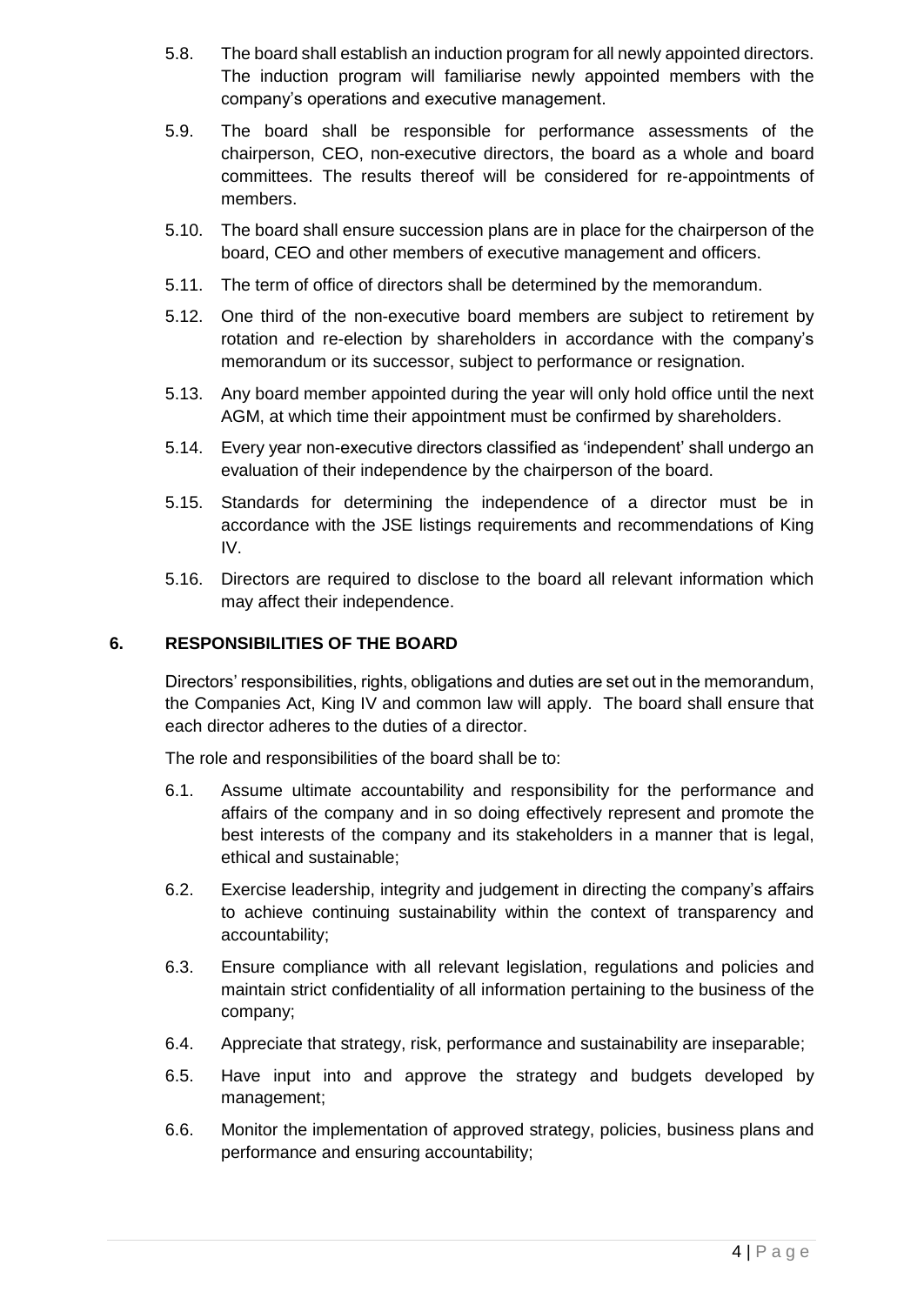- 6.7. Oversee the company's values and ethics and ensure that an appropriate code of ethics is in place;
- 6.8. Ensure that the company's ethical standards are integrated into the company's strategies and operations and that the company's ethics performance is assessed, monitored, reported and disclosed;
- 6.9. Develop and manage a process for periodic assurance of the company's ethical culture and ensure that the company's ethical culture is periodically monitored through formal mechanisms;
- 6.10. Ensure that the company is and is seen to be, a responsible corporate citizen and that the company's core purpose and values, strategy and conduct are congruent with it being a responsible corporate citizen. It should delegate to management responsibility for proactive stakeholder relationship management;
- 6.11. Oversee and monitor, in terms of agreed measures and targets, the consequences of company activities and outputs and how these affect the company's status as a responsible corporate citizen;
- 6.12. Ensure disclosures relating to management of corporate citizenship and related issues;
- 6.13. Manage potential conflicts of interest of board members, management, the shareholders and wider stakeholders;
- 6.14. Ensure that disputes are resolved as effectively and efficiently as possible;
- 6.15. Be responsible for ensuring that an adequate and effective process for corporate governance is established;
- 6.16. Define levels of materiality reserving specific powers to itself and delegating other matters by written authority to management;
- 6.17. Recommend the remuneration policy for non-executive director's fees and recommend to the shareholders for advanced approval. The board shall determine remuneration of the executives in line with the policy;
- 6.18. Delegate certain functions to well-structured committees without abdicating its duties;
- 6.19. Be responsible for the governance of risk, risk management, assurance and disclosure thereof;
- 6.20. Ensure the establishment of a system of internal control and shall report on the adequacy and effectiveness of the internal financial control framework;
- 6.21. Be responsible for information technology (IT) governance;
- 6.22. Ensure there is an effective risk-based internal audit function;
- 6.23. Ensure the integrity of the company's annual integrated report, annual financial statements and interim report;
- 6.24. Ensure that the material information to be included in the company's annual integrated report is determined, taking into consideration the challenges and opportunities that significantly affect value creation, the priority of matters and the specific information to be disclosed;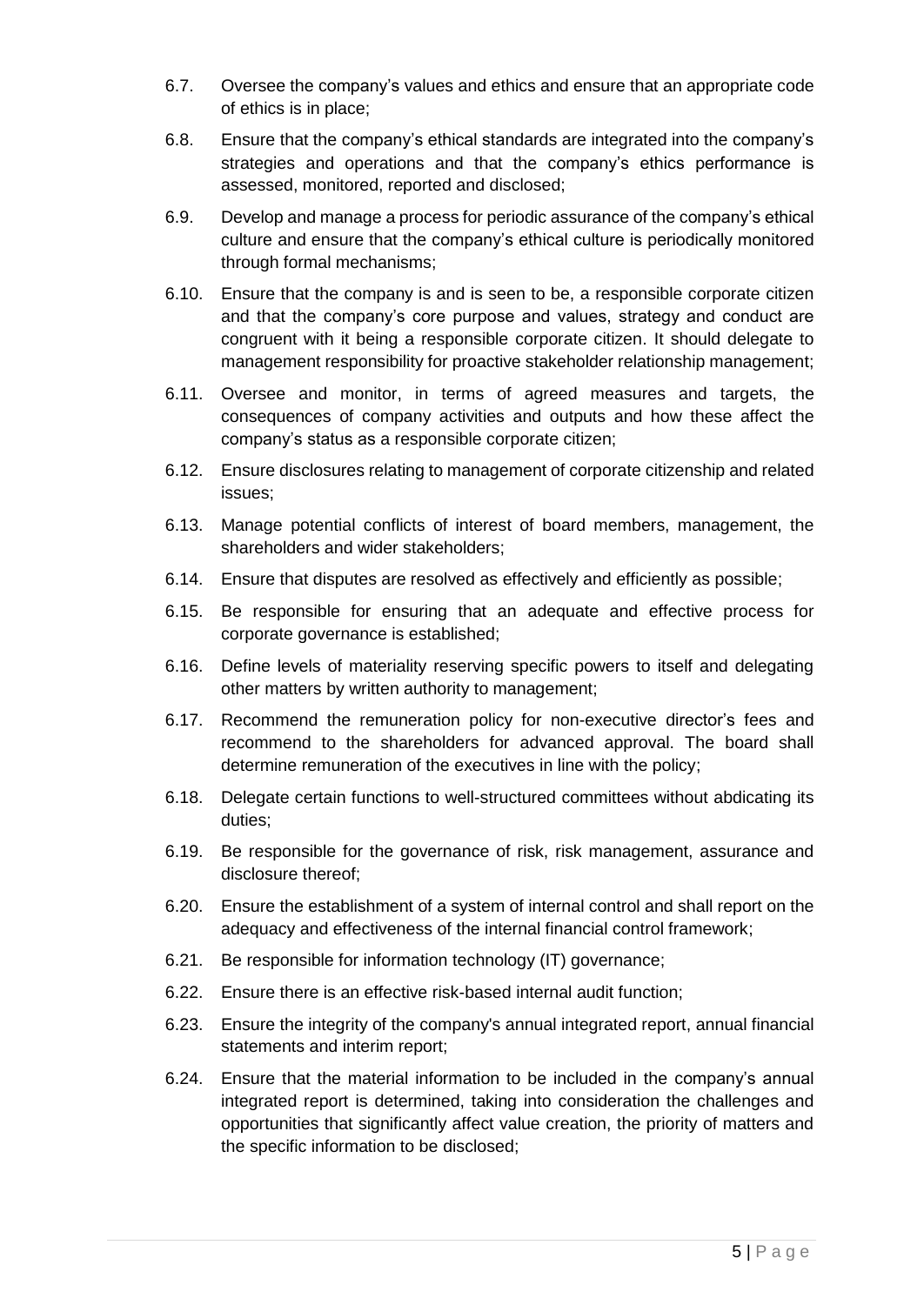- 6.25. Ensure that consistently updated versions of important company information is made available to the public, including disclosures in terms of King IV, governance and management structures, the annual integrated report and financial statements, JSE and other public announcements and notices of shareholder meetings;
- 6.26. The board may obtain independent outside advice to assist with the execution of its duties.
- 6.27. Approve the appointment and removal of the company secretary; and
- 6.28. Ensure business rescue proceedings commence should the company become financially distressed.
- 6.29. Ensure the appointment of an independent non-executive member as the lead independent director to fulfill the following functions:
	- 6.29.1. To lead in the absence of the chairperson;
	- 6.29.2. To serve as a sounding board for the chairperson;
	- 6.29.3. To act as an intermediary between the chairperson and other board members, if necessary;
	- 6.29.4. To deal with shareholders' concerns where contact through the normal channels has failed to resolve concerns, or where such contact is inappropriate;
	- 6.29.5. To strengthen independence on the board if the chairperson is not an independent non-executive;
	- 6.29.6. To chair discussions and decision-making by the board on matters where the chairperson has a conflict of interest; and
	- 6.29.7. To lead the performance appraisal of the chairperson.
- 6.30. When determining which of the board committees the chairperson of the board should serve on, either as member or chairperson, the board should consider how this affects the overall concentration and balance of power on the board. Generally, the following should apply:
	- 6.30.1. The chairperson should not be a member of the audit committee;
	- 6.30.2. The chairperson may be a member of the committee responsible for remuneration but should not be its chair;
	- 6.30.3. The chairperson should be a member of the committee responsible for nominations of members of the board and may also be its chair;
	- 6.30.4. The chairperson may be a member of the committee responsible for risk governance and may also be its chair; and
	- 6.30.5. The chairperson may be a member of the social and ethics committee but should not be its chair.

### **7. BOARD MEETINGS**

The holding of board meetings must comply with section 71 and section 74 (written consent and electronic communication) of the Companies Act and with the memorandum or its successor.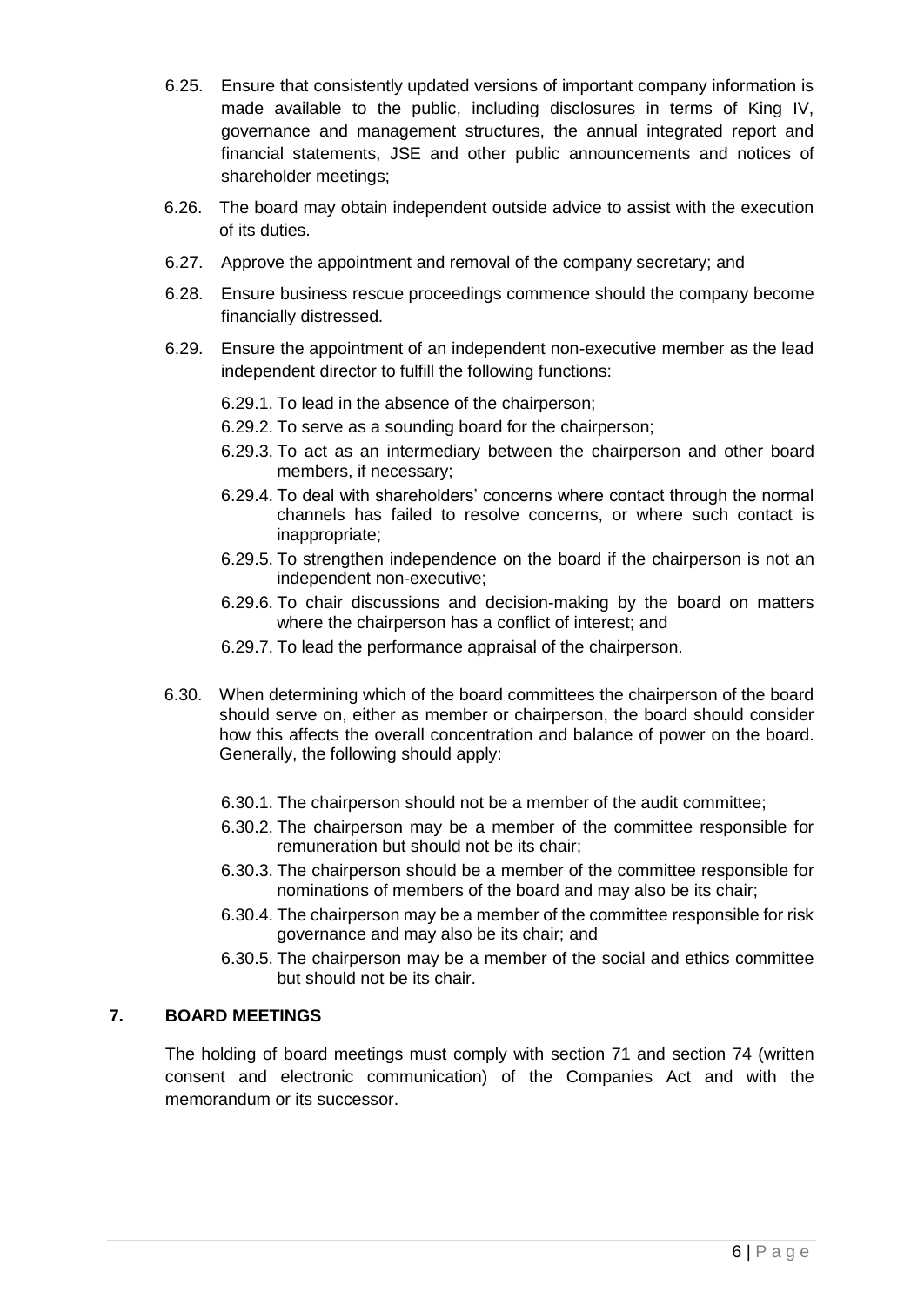## 7.1. **Attendance:**

- 7.1.1. Board members will use their best endeavours to attend all board meetings (including meetings called at short notice for special matters) and to prepare thoroughly. Board members are expected to participate fully, transparently and constructively in board discussions and other activities and add value by applying their particular expertise, knowledge, skills and abilities to the board;
- 7.1.2. The company secretary is the secretary to the board;
- 7.1.3. Board members who are unable to attend shall submit an apology to the company secretary;
- 7.1.4. If the nominated chairperson of the board or lead independent director is absent from a meeting, the members present must elect one of the members present to act as chairperson; and
- 7.1.5. Members of senior management, assurance providers and professional advisors may be in attendance at meetings, but by invitation only (they may not vote).

### 7.2. **Frequency and quorum:**

- 7.2.1. Meetings of the board will be held at such time and at such venue as the board deems appropriate, but it will normally meet at least 4 (four) times a year or at the call of the chairperson of the board;
- 7.2.2. Meetings, in addition to those scheduled, may be held at the instance of a board member;
- 7.2.3. The quorum necessary for the transaction of business is a majority of directors in office as determined by the company's memorandum.
- 7.2.4. Decisions will be made by a simple majority of votes.

### 7.3. **Agenda and meeting documents:**

- 7.3.1. An annual calendar of meetings, with an outline of the business to be considered at each meeting, shall be drawn by the company secretary, in conjunction with the chairperson and CEO. It shall be presented for advance agreement by the board.
- 7.3.2. The agenda shall be prepared by the company secretary, in conjunction with the appropriate board members and approved by the chairperson.
- 7.3.3. Unless under exceptional circumstances, at least 4 (four) business days' notice shall be given of a meeting of the board.
- 7.3.4. The company secretary must circulate the agenda and other meeting documents or reports to the board members at least 4 (four) business days before the date of the meeting to the members of the board and other invitees.
- 7.3.5. The board members must be fully prepared for board meetings to be able to provide appropriate and constructive input on matters for discussion.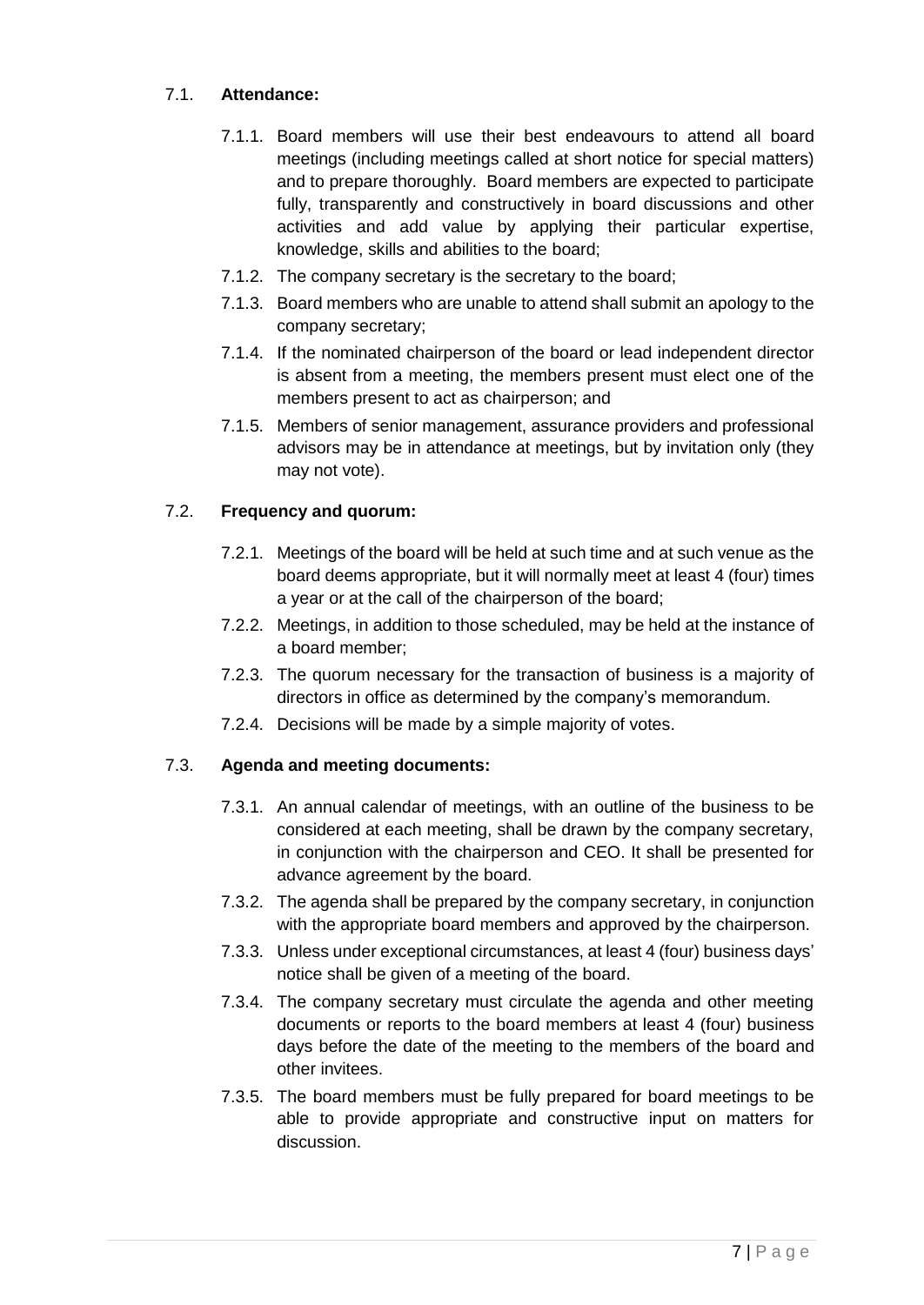- 7.3.6. Each director is responsible for being satisfied that adequate information has been furnished, to enable the director to make objective decisions at board meetings.
- 7.3.7. A record of board submissions and papers, and of material presented to the board, shall be maintained and held by the company secretary together with the minutes of meetings and will be accessible to directors.
- 7.3.8. The minutes of the meetings should be circulated in good time for members to review and must be formally approved.

### 7.4. **Conflicts of interest:**

- 7.4.1. Board members are required to inform the board of any conflicts or potential conflicts of interest they may have in relation to particular items of business or the company as a whole before every meeting.
- 7.4.2. Board members should absent themselves from discussion or decisions on matters in which they have an actual, perceived or potential conflict of interest.
- 7.4.3. The procedure providing guidance on these matters has been agreed by the board and is contained in the company's code of ethics, which is available to board members and on Northam's website [\(www.northam.co.za](http://www.northam.co.za/)**/**governance/policies-and-procedures).

### **8. BOARD COMMITTEES**

- 8.1. The board is authorised to form well-structured committees.
- 8.2. Each such committee shall be established with approved formal charters which shall be reviewed at least once every 3 (three) years to ensure compliance with the latest corporate governance best practice and approved by the board.
- 8.3. The board must establish a framework for the delegation of authority to management.
- 8.4. Delegating authority to board committees or management does not in any way mitigate or dissipate the discharge by the board and its members of its duties and responsibilities.
- 8.5. The board currently has five standing committees, namely the;
	- 8.5.1. audit and risk committee;
	- 8.5.2. health, safety and environmental committee;
	- 8.5.3. investment committee;
	- 8.5.4. nomination committee; and
	- 8.5.5. social, ethics, human resources and transformation committee;

which the board may change from time to time.

- 8.6. The board will ensure that the committees are appropriately constituted with due regard to the skills required by each committee.
- 8.7. Minutes of the committees meetings shall be circulated to the board.
- 8.8. The chairperson of each committee shall report back to the board at each board meeting on a general principle of transparency and full disclosure.